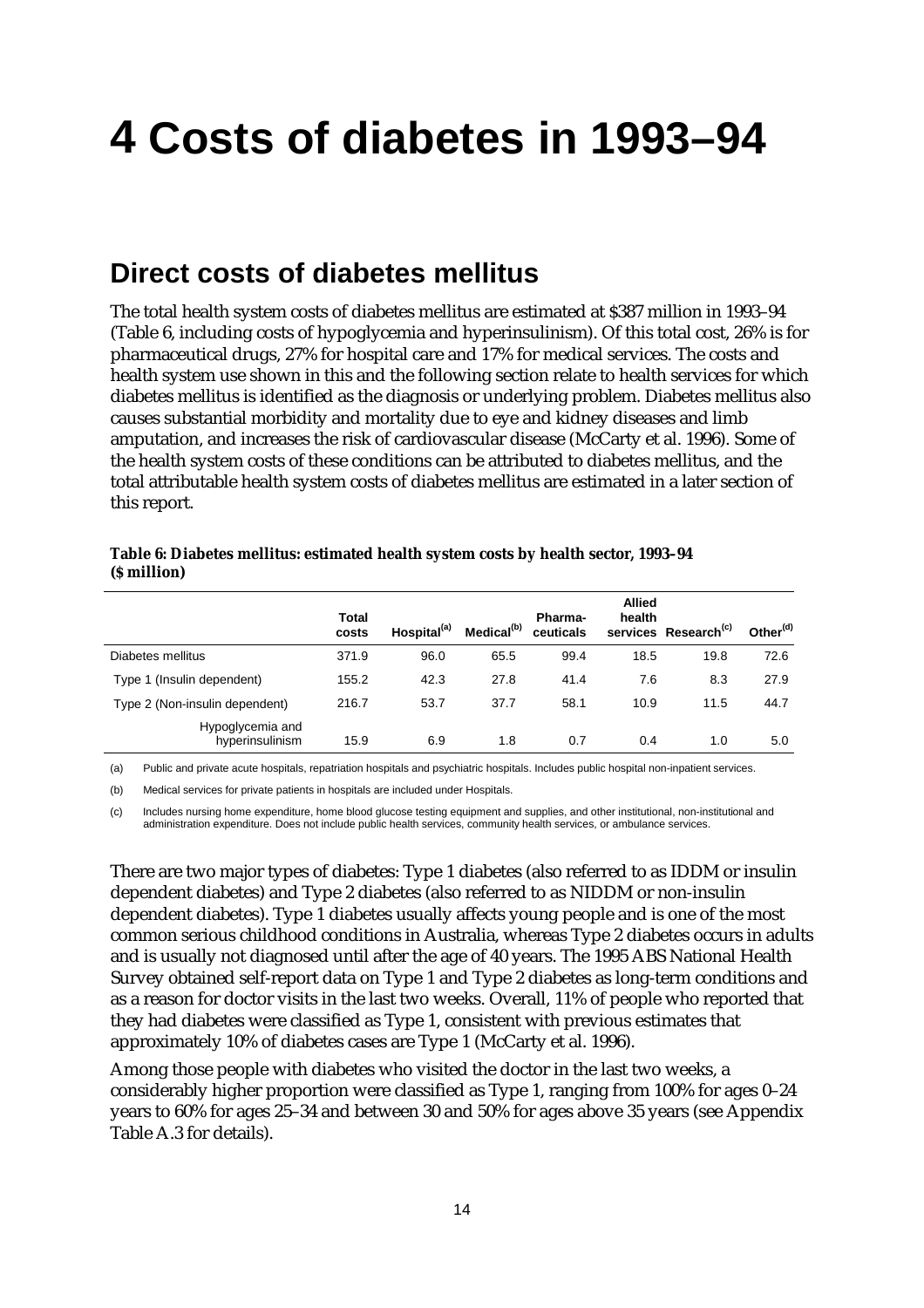Although it is possible to distinguish Type 1 and Type 2 diabetes in the hospital inpatient data, diabetes mellitus is recorded as a single code in the other data sources. The estimated proportion of Type 1 diabetics among diabetics who visited a doctor in the last two weeks from the 1995 National Health Survey (unpublished data provided by ABS) was used to estimate non-hospital costs for Type 1 and Type 2 diabetes (see Appendix A for details).

As shown in Table 6, the total direct costs of Type 1 diabetes were estimated to be \$155 million in 1993–94 compared with \$217 million for Type 2 diabetes. A significant proportion of older people admitted to nursing homes from hospital had a principal diagnosis of hypoglycemia or hyperinsulinism (ICD-9 code 251) and it is likely that many of these older people had Type 2 diabetes. Health system costs for hypoglycemia and hyperinsulinism are also shown in Table 6 and totalled \$15.9 million in 1993–94. This diagnosis accounted for an estimated \$4.4 million in nursing home costs compared with \$12.3 million and \$7.3 million for Type 2 and Type 1 diabetes respectively. Because the estimates of non-hospital costs for Type 1 and Type 2 diabetes are based on self-reported survey data and relatively small numbers of respondents, the detailed age–sex distribution of health system costs for diabetes mellitus given in Appendix Table C.28 is not further sub-divided for the two types of diabetes.

Table 7 summarises estimated use of hospitals, doctors and drugs for diabetes. In total, diabetes accounted for an estimated 18,600 hospital admissions, 2.5 million medical services and 1.6 million prescriptions in 1993–94. More detailed utilisation estimates are also given in Appendix C.

|                                     | <b>Hospitals</b>           |                       |                                | Medical services ('000) |                           |              | <b>Drugs</b>                   |  |
|-------------------------------------|----------------------------|-----------------------|--------------------------------|-------------------------|---------------------------|--------------|--------------------------------|--|
| <b>Type of diabetes</b>             | <b>Admissions</b><br>'000) | <b>ALOS</b><br>(days) | Non-inp.<br>services<br>('000) | GP                      | Specialist <sup>(a)</sup> | <b>Total</b> | <b>Prescriptions</b><br>('000' |  |
| Diabetes mellitus                   | 18.6                       | 8.9                   | 417                            | 1.031                   | 1.495                     | 2,526        | 1,630                          |  |
| Type 1 (Insulin dependent)          | 9.5                        | 7.7                   | 164                            | 432                     | 620                       | 1,052        | 664                            |  |
| Type 2 (Non-insulin dependent)      | 9.1                        | 10.1                  | 253                            | 600                     | 875                       | 1.475        | 967                            |  |
| Hypoglycemia and<br>hyperinsulinism | 2.4                        | 4.2                   | 43                             | 33                      | 36                        | 69           | 5                              |  |

#### **Table 7: Diabetes mellitus: estimated health services utilisation by sector, 1993–94**

(a) Includes diagnostic imaging and pathology services.

According to the 1995 National Health Survey and hospital inpatient data, Type 1 diabetics use health services at a much greater rate than Type 2 diabetics. Based on the reported prevalence of Type 1 and Type 2 diabetes in the National Health Survey, the average number of medical services per annum is 5.8 times higher for a Type 1 diabetic on average than for a Type 2 diabetic and the average number of hospital admissions is around 8.4 times higher.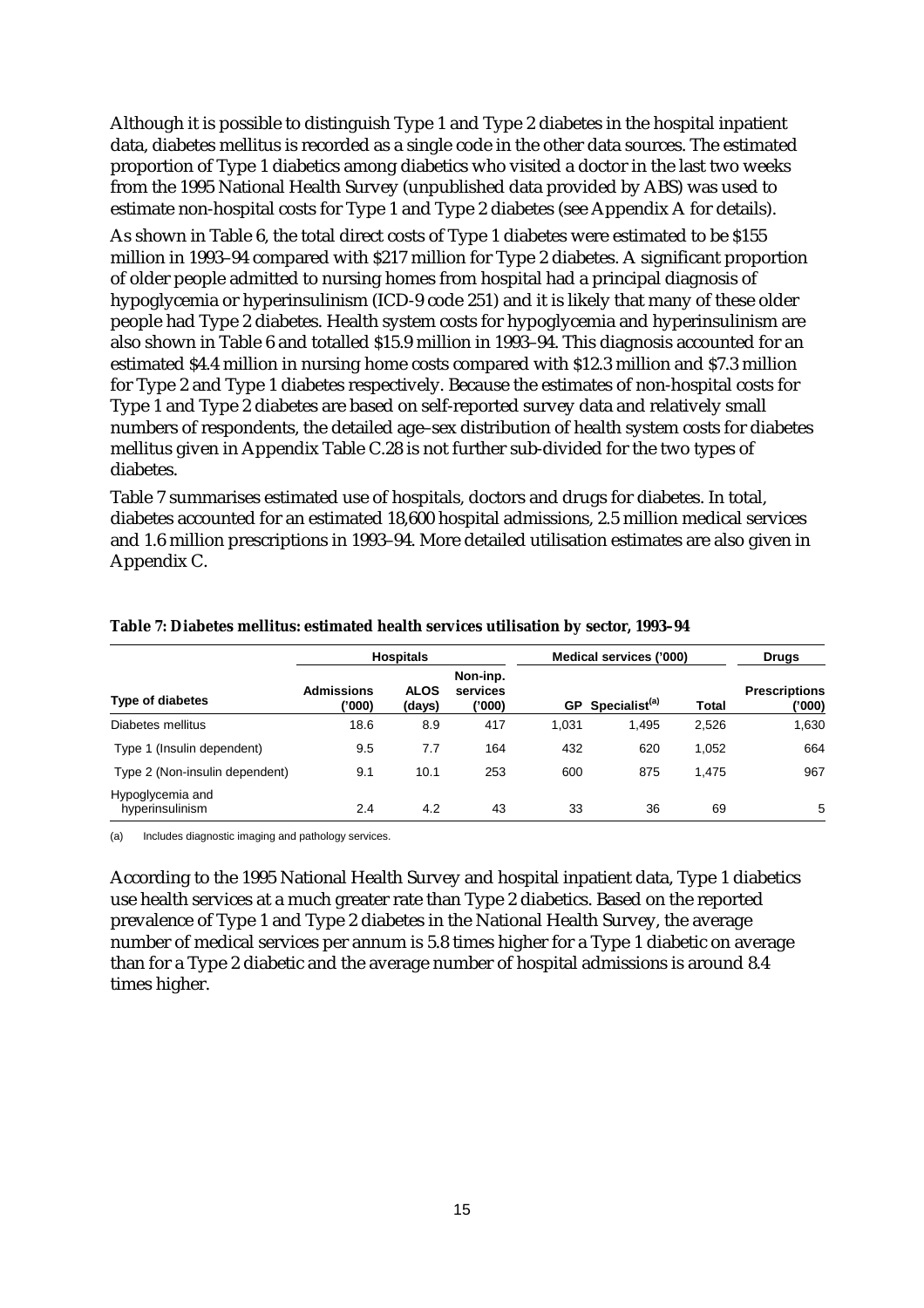### **Direct costs of diabetes mellitus by age and sex**

Table 8 shows the estimated health care costs for Type 1 and Type 2 diabetes for males and females in 1993–94. Direct costs for females are 18% higher for Type 1 diabetes and 10% higher for Type 2 diabetes.

| by type and female/male ratio, 1993-94 (\$ million) |              |                |                             |  |  |
|-----------------------------------------------------|--------------|----------------|-----------------------------|--|--|
| Type of diabetes                                    | <b>Males</b> | <b>Females</b> | <b>Female/male</b><br>----- |  |  |

**Table 8: Diabetes mellitus: total health system costs for males and females**

| Type of diabetes               | <b>Males</b> | <b>Females</b> | <b>Female/male</b><br>ratio |
|--------------------------------|--------------|----------------|-----------------------------|
| Type 1 (Insulin dependent)     | 71.3         | 83.9           | 1.18                        |
| Type 2 (Non-insulin dependent) | 103.3        | 113.4          | 1.10                        |
| <b>Total diabetes mellitus</b> | 174.6        | 197.3          | 1.13                        |

Figure 6 illustrates the age–sex distribution of direct expenditure for diabetes mellitus and per-capita annual expenditure. These expenditures rise steeply with age from 40 years onwards. Per capita expenditure for diabetes reaches around \$100 per annum for men and women aged 75 years and over. Detailed information on diabetes costs and health services utilisation by health sector, age, and sex are provided in Appendix Tables C.28 and C.29.



**age group and sex, 1993–94**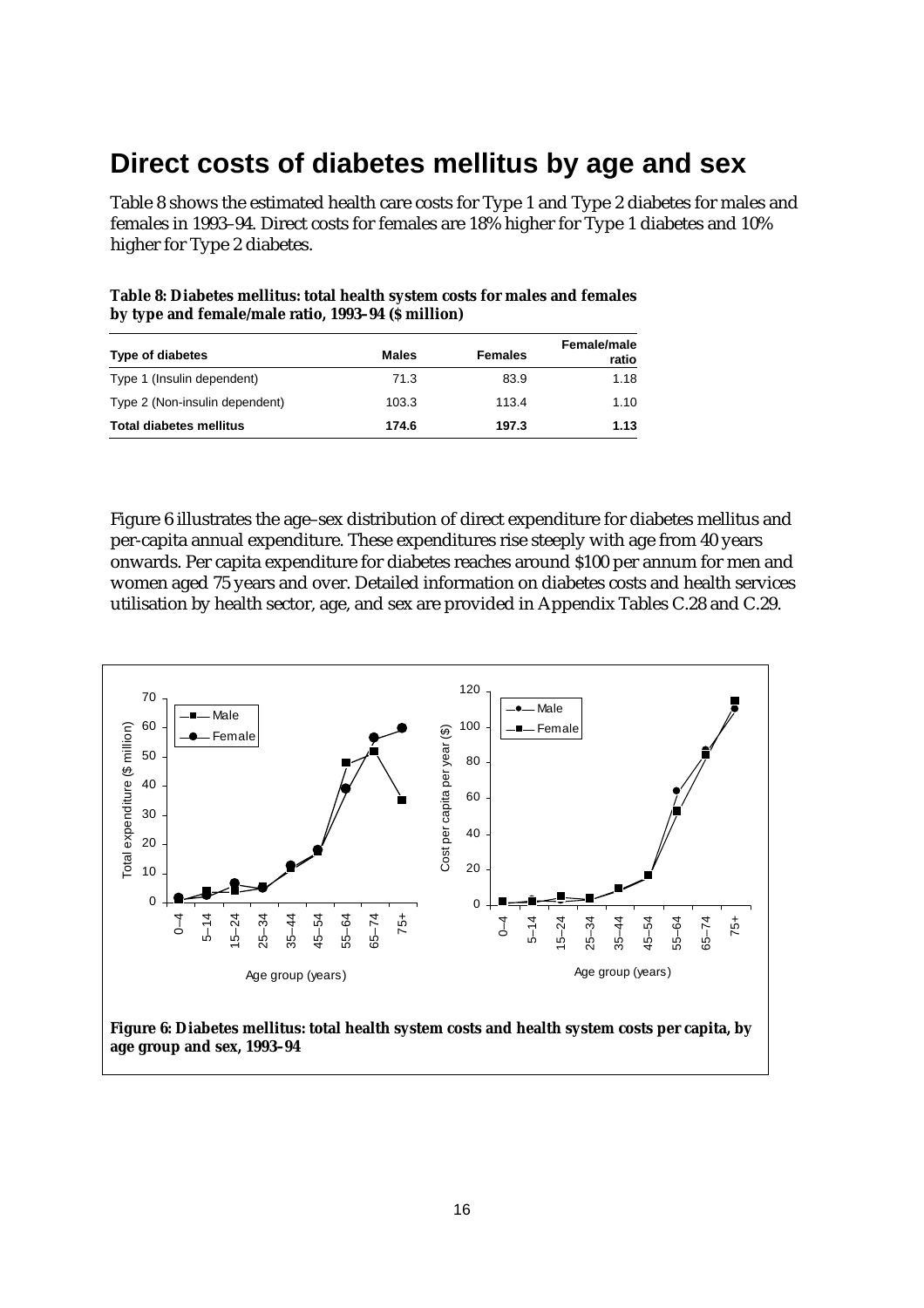# **Health system costs attributable to diabetes**

Diabetes mellitus causes substantial morbidity from cardiovascular complications, eye and kidney diseases and limb amputation (McCarty et al. 1996) and some of the health system costs for these conditions can be attributed to diabetes mellitus. Using the attributable fractions given in Appendix Table A.4, the health system costs attributable to complications of Type 2 diabetes have been estimated as shown in Table 9. Complications of Type 2 diabetes accounted for an estimated \$526 million in 1993–94, resulting in a total health system cost of \$681 million attributable to diabetes.

Table 10 gives a breakdown of the total health system costs attributable to diabetes by health sector for males and females aged under 65 years and for those 65 years and over. Over 67% of the total cost relates to men and women aged 65 years and over; this proportion is much higher for women (71%) than for men (62%). Figure 7 illustrates the distribution of health system costs attributable to diabetes by broad health sector for males and females in 1993–94.

| <b>Condition</b>                               | <b>Males</b> | <b>Females</b> | Total |
|------------------------------------------------|--------------|----------------|-------|
| Type 1 diabetes                                | 71.3         | 83.9           | 155.2 |
| Type 2 diabetes                                | 103.3        | 113.4          | 216.7 |
| Hypoglycemia and hyperinsulinism               | 7.6          | 8.3            | 15.9  |
| Complications of diabetes                      |              |                |       |
| Hypertension                                   | 9.8          | 22.2           | 31.9  |
| Ischaemic heart disease                        | 37.7         | 30.5           | 68.2  |
| Cerebrovascular disease                        | 41.8         | 33.3           | 75.1  |
| Heart failure due to diabetic<br>complications | 13.5         | 23.6           | 37.1  |
| Atherosclerosis                                | 3.5          | 2.3            | 5.8   |
| Peripheral vascular disease                    | 2.5          | 2.0            | 4.5   |
| Glaucoma                                       | 1.3          | 2.4            | 3.8   |
| Cataract                                       | 6.4          | 13.6           | 19.9  |
| <b>Blindness</b>                               | 1.4          | 2.8            | 4.2   |
| Nephropathy                                    | 7.0          | 8.0            | 15.0  |
| Chronic skin ulcer                             | 8.2          | 16.9           | 25.1  |
| Absence of extremities                         | 1.7          | 1.0            | 2.7   |
| <b>Total attributable costs</b>                | 316.9        | 364.2          | 681.1 |

#### **Table 9: Diabetes mellitus: total attributable health system costs for males and females by condition, 1993–94 (\$ million)**

Note: Costs of complications of diabetes estimated using attributable fractions shown in Appendix Table A.4.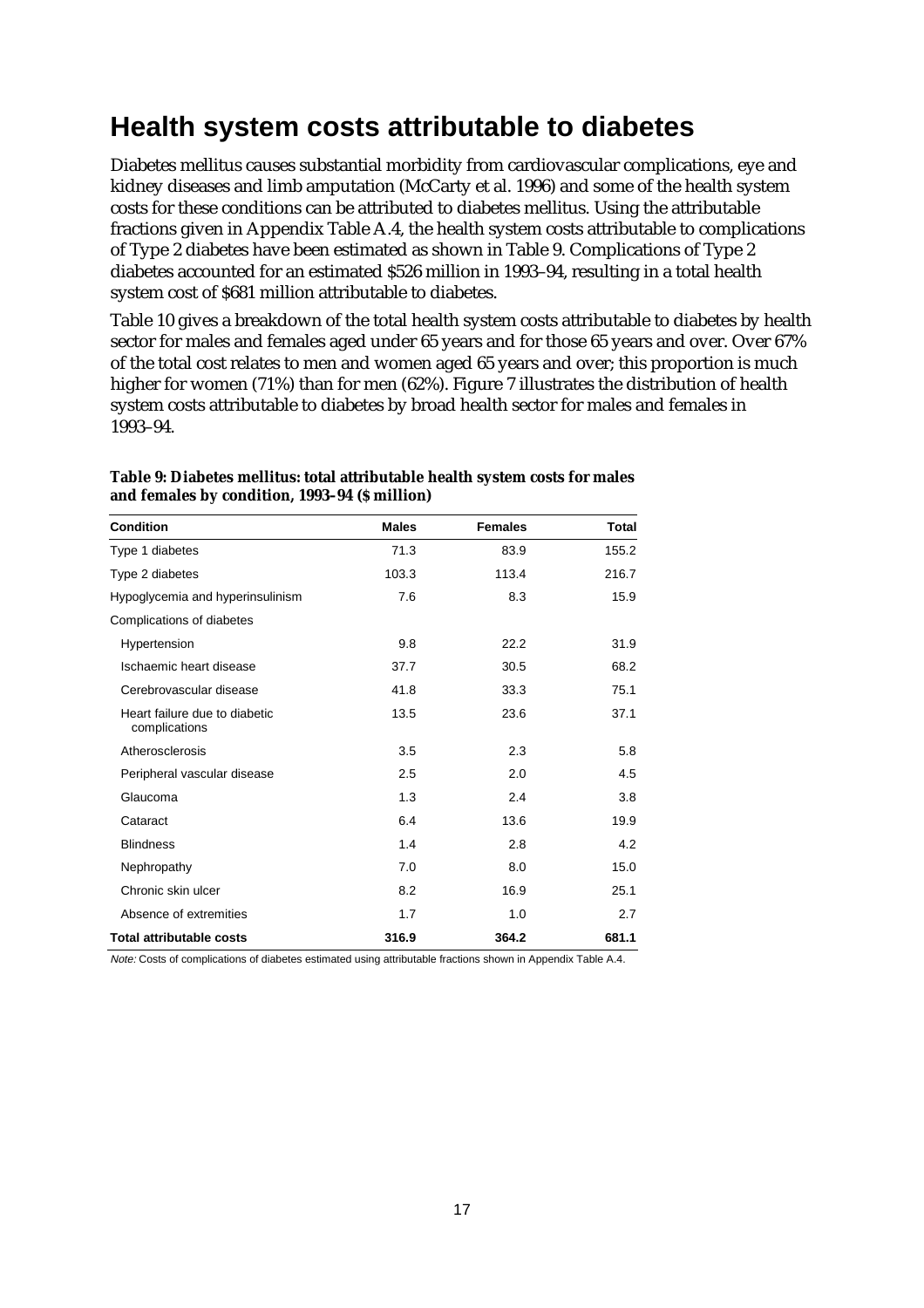|                         | <b>Total</b><br>costs | Hospitals <sup>(b)</sup> | <b>Nursing</b><br>homes | Medical <sup>(c)</sup> | Pharma-<br>ceuticals |
|-------------------------|-----------------------|--------------------------|-------------------------|------------------------|----------------------|
| <b>Males</b>            |                       |                          |                         |                        |                      |
| Aged less than 65 years | 120.8                 | 33.6                     | 0.5                     | 22.4                   | 28.8                 |
| Aged 65 years and over  | 196.2                 | 71.5                     | 30.5                    | 25.7                   | 32.2                 |
| All ages                | 316.9                 | 105.2                    | 31.0                    | 48.2                   | 61.0                 |
| <b>Females</b>          |                       |                          |                         |                        |                      |
| Aged less than 65 years | 105.4                 | 25.1                     | 1.5                     | 19.1                   | 27.5                 |
| Aged 65 years and over  | 258.7                 | 70.3                     | 55.1                    | 31.0                   | 47.2                 |
| All ages                | 364.2                 | 95.4                     | 56.6                    | 50.1                   | 74.7                 |
| <b>Total</b>            | 681.1                 | 200.6                    | 87.7                    | 98.3                   | 135.7                |

#### **Table 10: Diabetes mellitus: estimated attributable health system costs(a) by health sector, sex and age group, 1993–94 (\$ million)**

(a) Costs of complications of diabetes estimated using attributable fractions shown in Appendix Table A.4.

(b) Public and private acute hospitals, repatriation hospitals and psychiatric hospitals. Includes public hospital non-inpatient services.

(c) Medical services for private patients in hospitals are included under Hospitals.



McCarty et al. (1996) estimated that the direct health care costs associated with diabetes in 1995 were \$561 million (see Table 11). They included in this estimate hospital inpatient costs, nursing home costs, medical costs, drug costs and allied health professional costs, but not other types of health expenditure. Dalton and Segal (1996, see Table 11) estimated that the health care costs attributable to diabetes mellitus in 1995 were \$650 million. This is reasonably similar to the estimate given above of \$681 million for 1993–94, although different costing methods were used, and the current study used attributable fractions for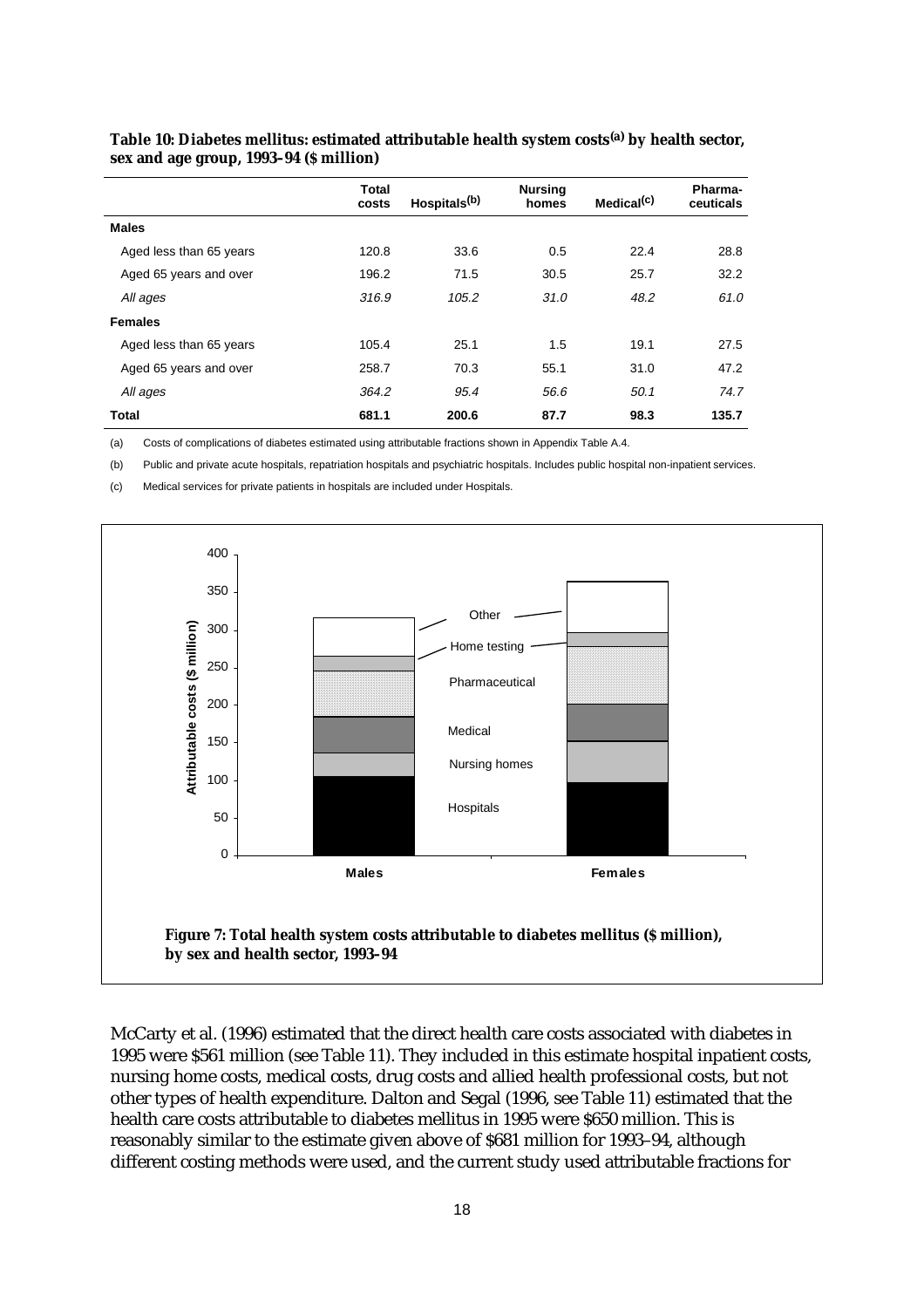complications based on US estimates. Nevertheless, we can be reasonably confident that the total health system costs attributable to diabetes mellitus in Australia around 1994 to 1995 are in the vicinity of \$650 million to \$700 million.

McCarty et al. (1996) also estimated partial indirect costs associated with diabetes of \$418 million, resulting in the estimate that the total costs, direct and indirect, of diabetes in Australia are in the vicinity of at least one billion dollars per annum. As explained in Section 1, this report has not attempted to estimate the indirect costs of diabetes or other diseases.

|                                     |         | <b>Health system</b><br>costs (\$ |                                                              |
|-------------------------------------|---------|-----------------------------------|--------------------------------------------------------------|
| Study                               | Year    | million)                          | <b>Comments</b>                                              |
| Gross and Tiffen (1991)             | 1990    | 420                               |                                                              |
| McCarty et al. (1996)               | 1995    | 561                               | Does not include research or 'Other<br>administrative costs' |
| Dalton and Segal (1996)             | 1995    | 650                               | As quoted in Segal, Dalton and<br>Richardson (1996)          |
| AIHW Disease Costs and Impact Study | 1993-94 | 681                               | See Tables 9 and 10                                          |

#### **Table 11: Recent estimates of attributable health system costs of diabetes mellitus in Australia**

### **Annual health costs per treated diabetic**

McCarty et al. (1996) have reviewed estimates of the prevalence of diagnosed and undiagnosed cases of diabetes in Australia up to 1995. More recently, data have become available from the ABS 1995 National Health Survey of self-reported diabetes in Australians in 1995. Welborn et al. (1995) analysed similar data from the 1989–90 National Health Survey and assumed that the prevalence of self-reported diabetes gave an estimate of the prevalence of diagnosed (or treated) diabetes. To include individuals with 'undiagnosed' Type 2 diabetes, they doubled the adult prevalences from the National Health Survey.

Table 12 shows the estimated prevalence of 'diagnosed' current diabetes by age and sex for Australia in 1993–94 estimated by applying the prevalence rates from the 1995 National Health Survey to the 1993–94 Australian population. The overall reported prevalence of diabetes is 2.0% and 1.9% for males and females respectively, corresponding to a total of

**Table 12: Estimated prevalence of diagnosed diabetes mellitus by sex and age group, Australia, 1993–94**

|                 | <b>Males</b> |               | <b>Females</b> |               | <b>Persons</b> |               |
|-----------------|--------------|---------------|----------------|---------------|----------------|---------------|
| Age group       | Per cent     | <b>Number</b> | Per cent       | <b>Number</b> | Per cent       | <b>Number</b> |
| Under 25 years  | 0.16         | 5.390         | 0.21           | 6.831         | 0.19           | 12.221        |
| $25 - 64$ years | 2.01         | 94.309        | 1.71           | 79.249        | 1.86           | 173.558       |
| 65 and over     | 8.94         | 83.765        | 7.01           | 85.414        | 7.85           | 169.179       |
| All ages        | 2.04         | 183.464       | 1.89           | 171.494       | 1.97           | 354.958       |

Source: 1995 National Health Survey (unpublished data provided by ABS).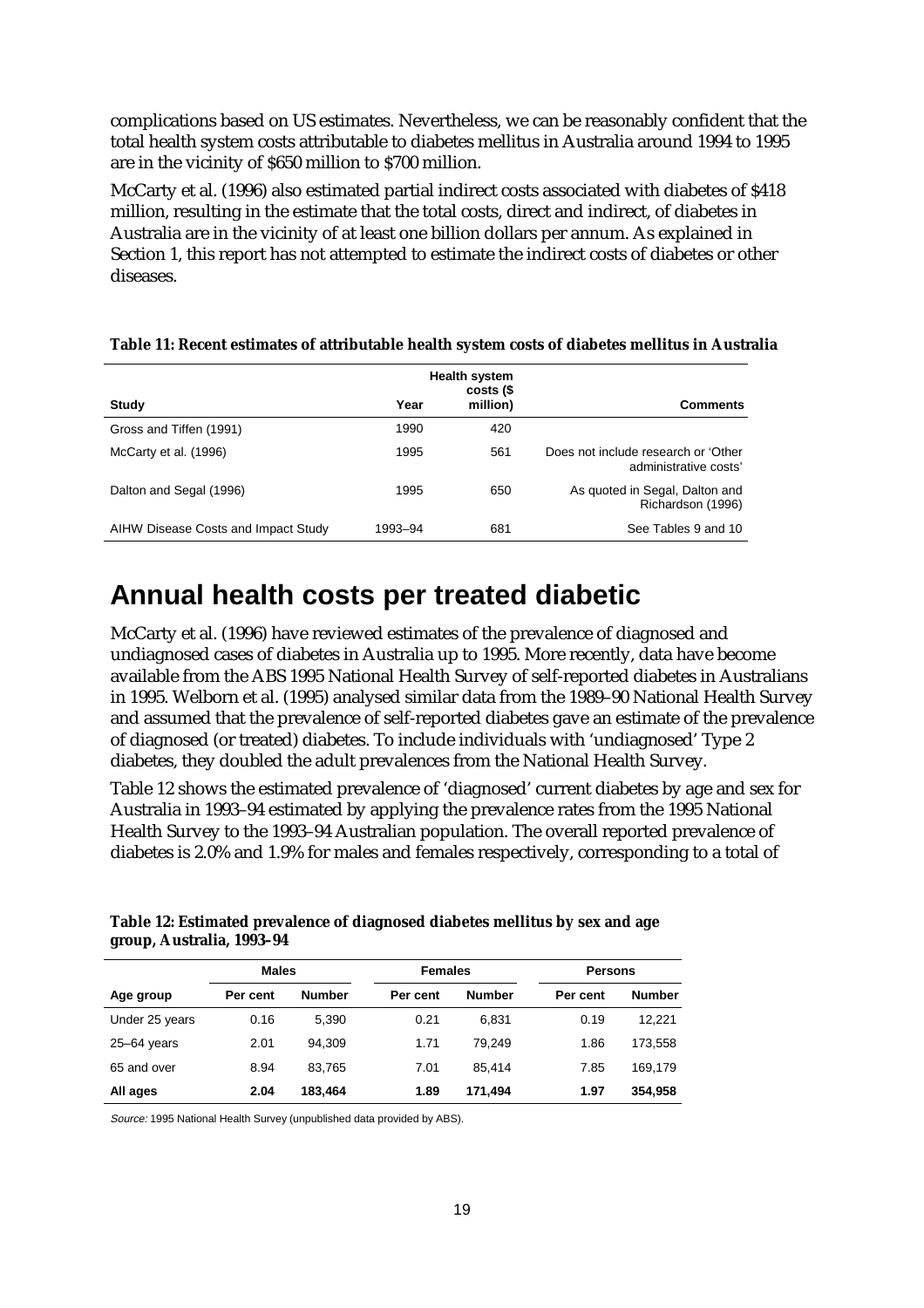355,000 Australians with diagnosed diabetes in 1993–94. The reported prevalence rates of diabetes in Australian men and women aged 25 years and over in the 1995 survey are very similar to those from the 1989–90 National Health Survey for men and women aged 25 years and over (Welborn et al. 1995). The overall prevalence of diabetes (diagnosed and undiagnosed) in the Australian population is estimated to be almost 4% (McCarty et al. 1996).

Table 13 shows the estimated average annual health system costs per treated case of diabetes for males and females in 1993–94, calculated by dividing the total attributable health system costs for diabetes mellitus by the estimated prevalence (number) of people with diagnosed diabetes. Average annual costs per diagnosed patient are around \$1,730 for males and \$2,120 for females. The annual health system costs are higher for males than females in the 0–24 years age group, almost identical in the 25–64 year age group, and substantially lower for older men than women. The lower costs of diabetes for older men that women reflects the higher death rates of older men from a range of causes, reducing the time that they live with diabetes. For diabetes in people aged less than 25 years, which is predominantly Type 1, average annual treatment costs are estimated at \$1,370. Average annual costs of diabetes treatment drop slightly to around \$1,200 in the age range 25–64 years and then more than double to \$2,690 in older people, where the health system costs of diabetes complications start to become much larger.

| Age group          | <b>Males</b> | <b>Females</b> | <b>Persons</b> |
|--------------------|--------------|----------------|----------------|
| Less than 25 years | 1,406        | 1,348          | 1,374          |
| 25–64 years        | 1.200        | 1.214          | 1,207          |
| 65 years and over  | 2,342        | 3,029          | 2,689          |
| All ages           | 1,727        | 2,124          | 1,919          |

**Table 13: Estimated average annual attributable health system costs (\$) per diagnosed case of diabetes mellitus, by sex and age group, 1993–94**

# **Lifetime health costs of diabetes**

This section presents some approximate estimates of the lifetime health system costs associated with diabetes mellitus. These are calculated by dividing the total annual attributable health system costs by an estimate of the incident (new) cases occurring in the same year. Such lifetime cost estimates are approximate because they are based on the assumption that incidence and mortality rates have been steady over time. Where incidence rates have been increasing or decreasing over time, or where improvements in treatment are altering survival rates, the approximate costs derived below will underestimate or overestimate the actual lifetime costs of treatment. These estimates in 1993–94 dollars also assume that the real cost of treatment at various ages and stages through the course of the illness remain constant at their 1993–94 values.

McCarty et al. (1996) reviewed available studies of the incidence of Type 1 diabetes in Australia. Two recent studies for Western Australia (Kelly et al. 1994) and New South Wales (Verge et al. 1994) estimated that the incidence of Type 1 diabetes in children aged 0–14 years was 14.9 per 100,000 and 14.4 per 100,000 respectively. Using the sex-specific incidence